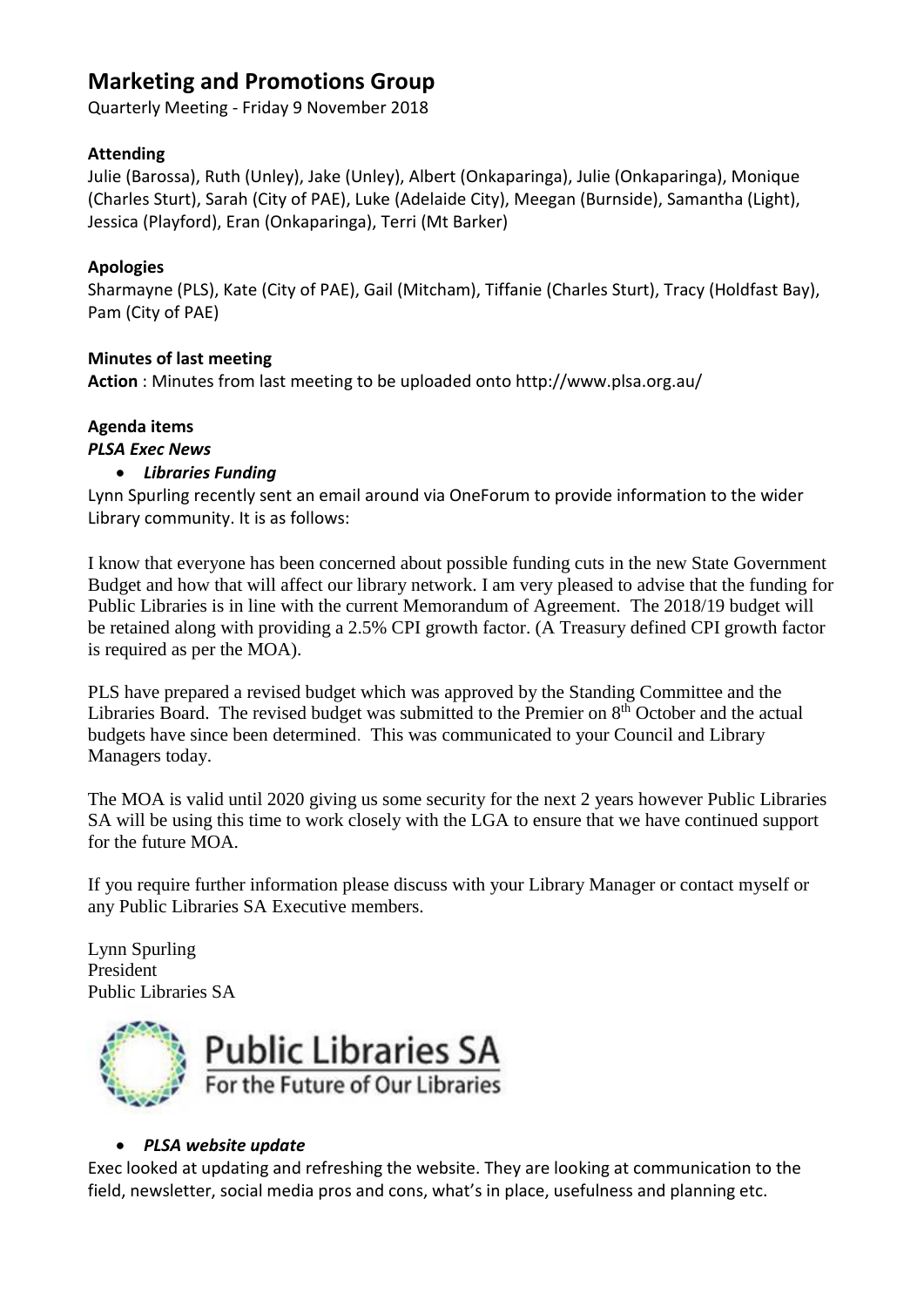

Jon Bentick provided BC Mobile usage stats graph.

Libraries are using the app in various ways. Many have had soft launches, using the banners and pamphlets. Others are showcasing different aspects of the app

**Action**: Ask Jon for repeat of BC Mobile usage stats for February meeting

## *Information sharing*

• Unley - <https://www.youtube.com/channel/UCPm7ZrRbV2ONFidECQAGvvw> All videos coming out of Unley need to be sub-titled. Libraries are becoming content makers, creating personalities, emphasizing the human side of libraries, not just a bulletin. The videos take 2 full days of work for a 3-4 minute clip. Initial set up was quite expensive. Ruth can provide the technical details of what they have purchased over the last couple of years.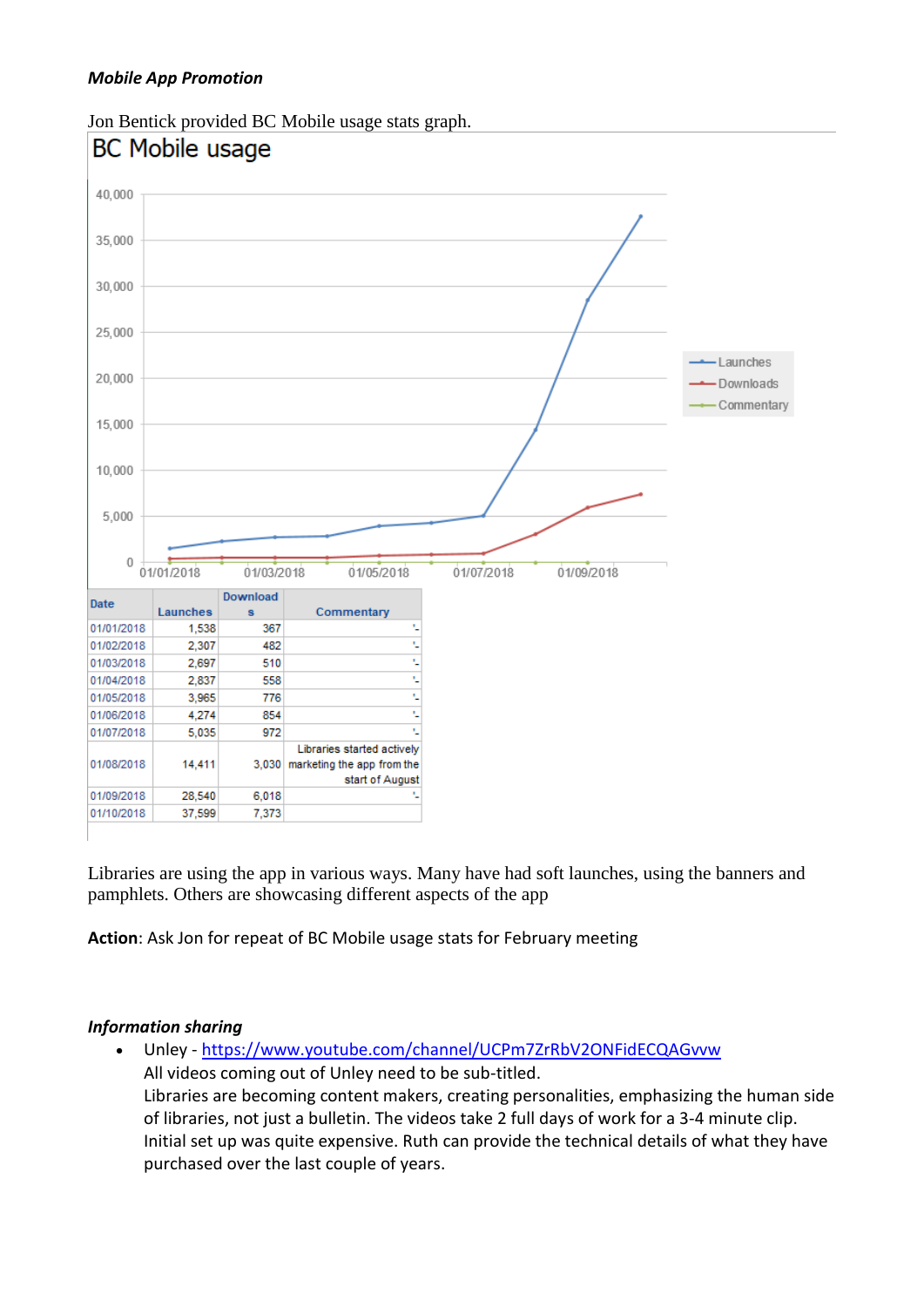- Charles Sturt creating a series of videos on processes of libraries (e.g. book from unpacking to on the shelf). Next will be time-lapse of 3D printing. Messages of love is being released end of November
- City of PAE Question: Do any libraries do a mini media release rather than a newsletter? While there were no answers to this question – people suggested trying local trader's associations, and targeting businesses.
- City of Adelaide Library out and about. Staff go and visit businesses within the city e.g. camera shops, as far as Hutt Street. They are doing pop-up events at OzAsia festival – making badges, paper cranes. Adelaide City Council also did story time at WOMAD – events that ACC sponsors.
- Onkaparinga Library has a float in the Onkaparinga pageant. They are getting banners made for summer reading club. 1001 books before school going well – has at least 1001 members. Looking at Council in a regional light (what's available in each region – community centres, libraries etc.). A series of "Stories" have been created – Stories about how the Onkaparinga libraries have impacted the lives of individuals. This will be rolled out shortly. Getting out of the Library – pop-ups
- Unley Took Home Service Van, tables and displays to the Disability Expo at Wayville. Different departments in Council got together to do this event – for a united approach. Anecdotally very successful.

## *Marketing Group Projects 2019*

• Infographics: Ruth and Eran to co-ordinate an in-house workshop for the May meeting. Ruth and Jake may be able to do a video content workshop for November 2019.

### **2019 Marketing Group Projects** suggestions were –

#### **Public Libraries SA Outreach Promotion**

e.g. attendance at an Expo, Royal Show – showcasing library resources and services

- targeting non-users and existing users

- library staff from interested libraries to staff on a rostered system

#### **Outreach Promotion Toolkit**

- Develop resources and make available to all libraries to use for their individual outreach library promotion
- E.g. Outreach event checklist, contacts list, PLSA logos, editable templates

#### **Library "Stories"**

- A number of libraries are doing something similar could this become a State project which all libraries could use and individualize using their own community identities
- E.g. Onkaparinga's *Libraries Change Lives*, Charles Sturt's *Hello I'm Charles Sturt*

#### **Video production**

- Promoting SA Public Libraries
- Use a well-known celebrity/celebrities e.g. Cosi, Adeladies, authors

**Discussed - Considerations** – What to focus on in 2019, Funding, staff time/commitment Group decided to find out what library's would prefer this group to do by way of an online survey

### **Action**: Ask Jon and Sharmayne to February meeting to find out what PLS are planning and what we can support.

**Action:** Julie to talk to Jon and Sharmayne re marketing committee seeking feedback – what do you see as the greatest challenge for libraries from a marketing point of view?

**Action:** Sarah and Julie will liaise to formulate 3 questions to go out to OneForum to find out what the network needs/wants.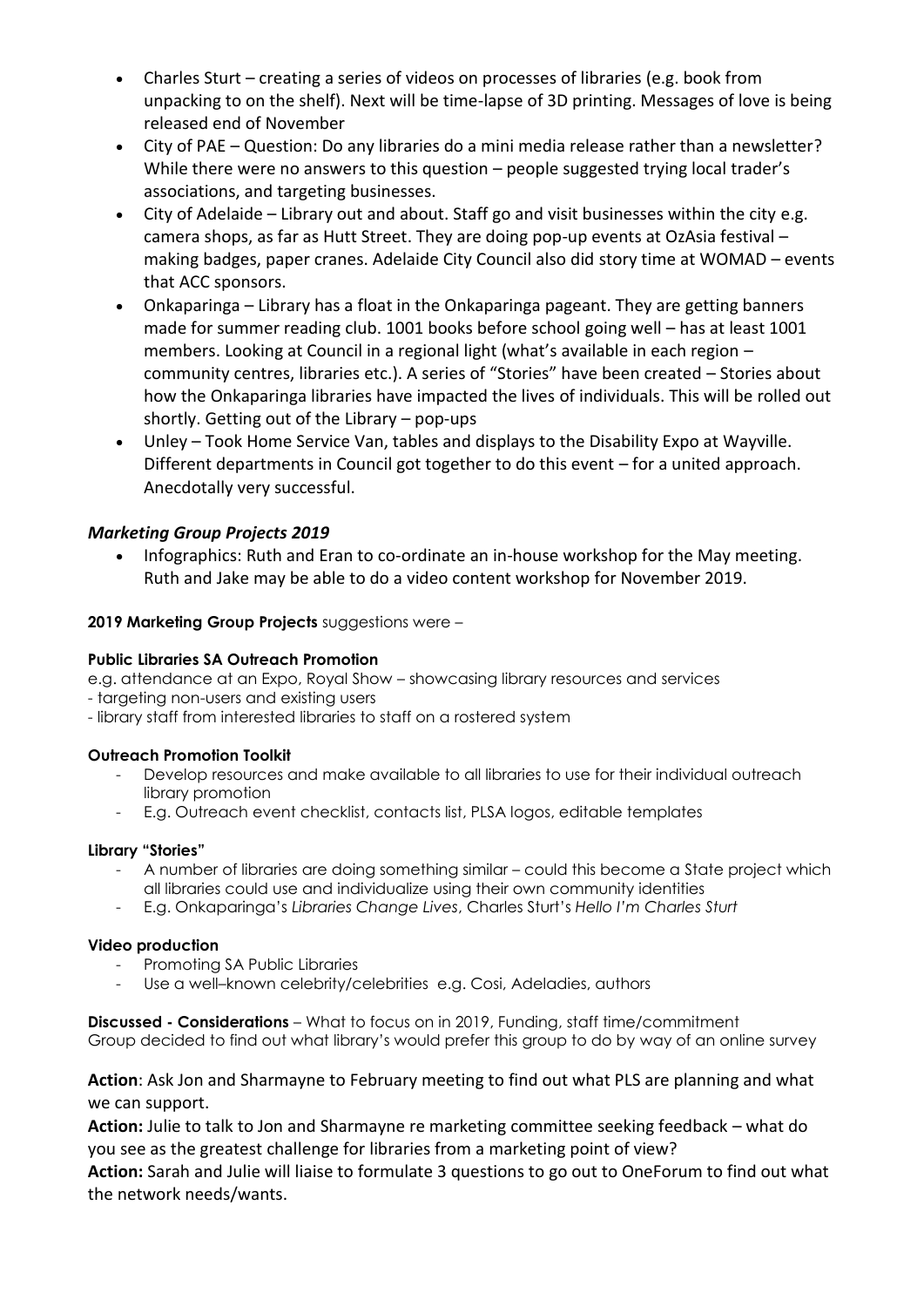## Copywriting workshop with Sarah Kipling

Sarah to make this presentation available.



## **Before you start**

- Review how and where you will be promoting your activity or event (library, social, newsletters, partner?)
- Who is your audience?
- What are the benefits or value to your audience?
- What's the hook?





- You have 7 seconds to make an impression
- Put key information first
- Be informal/ conversational
- Keep it simple but make it interesting - Delete slang or superfluous words
	- Remove the waffle



#### 温 **Libraries**

### **Be creative**

- Use eye catching and relevant images and graphics
- Utilise free resources such as Pixabay and Canva
- Limit number of fonts and font sizes
- Create 'white space'
- Use paragraph breaks



### **Remove the errurs**

- Propof
- Reed out loud
- Show a college



**D** 

**Baby**<br>Bounc

**Local examples** 

### **Other ideas**

- Encourage your audience to join you - Link to website and social pages
- Use it to cross promote other events, programs, collections or initiatives
- Link to a book display or collection
- Repurpose content
- Create a style guide













**ARG** 

- 
- 

Libraries

Proof it one last time before you publish



毁 **Libraries**